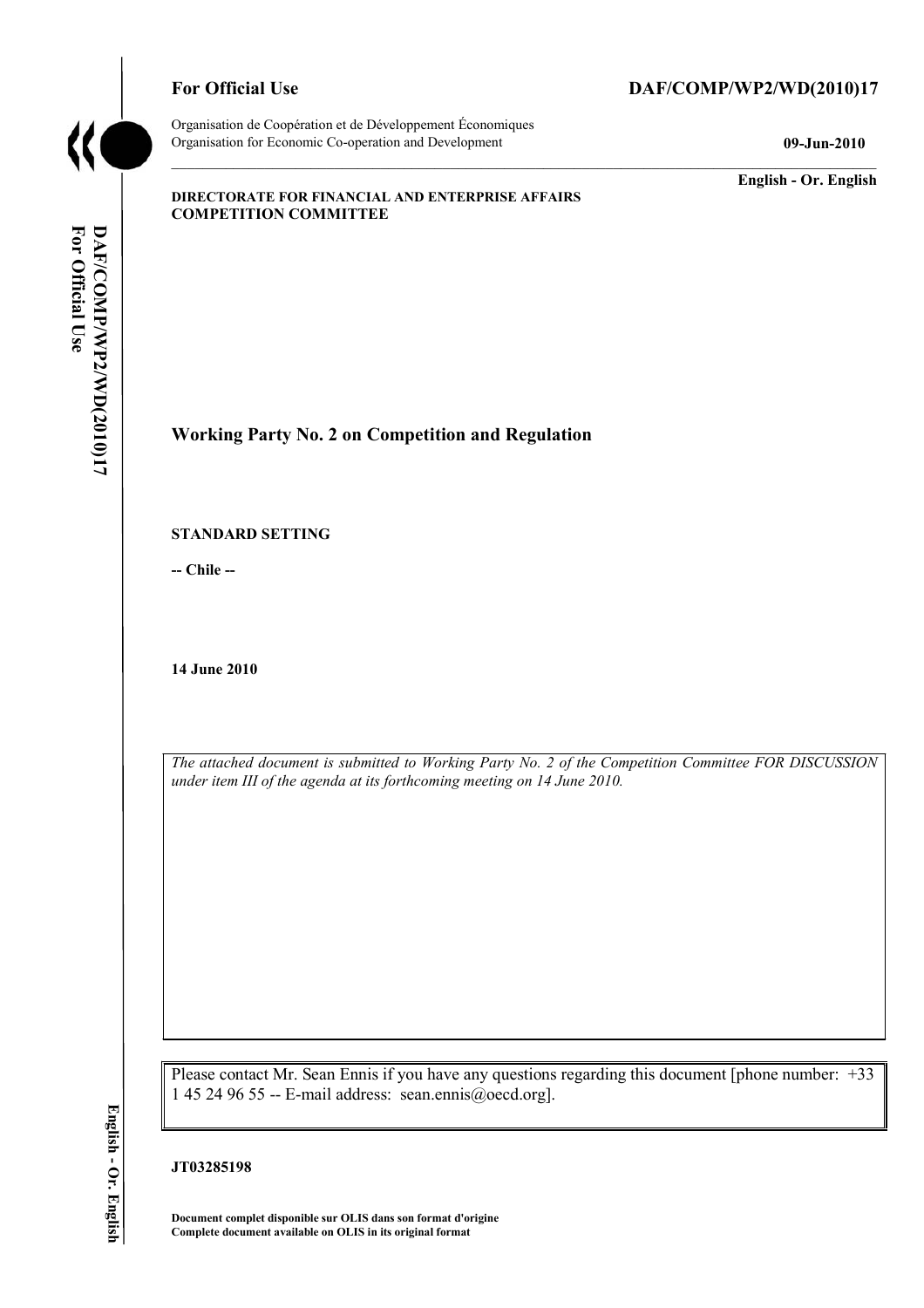## **STANDARD SETTINGS AND COMPETITION POLICY: THE CHILEAN EXPERIENCE**

1. A *standard* is a public document prepared and agreed upon by an acknowledged body, which provides rules, criteria or principles for public use in common, frequent activities and/or their results, meant to achieve an optimal order in a given context. In Chile the adoption of standards is voluntary unless a legal provision<sup>1</sup> makes it mandatory; the mandatory ones are known as *technical regulations*.

2. As in many jurisdictions, *standards* and *technical regulations* have been thoroughly employed in Chile to establish a common array of rules and/or minimum requirements on variables related to the production and supply of assorted goods and services. We shall therefore understand *standard setting* as the process by which such standards and technical definitions are determined. Their connection to competition policy will be relevant in as far as the standard/technical regulation or its enforcement has anti-competitive effects in the corresponding markets.<sup>2</sup> Sometimes standards point at providing the same information to all players, thus solving markets' information asymmetry. In such cases the standards setting must ascertain whether its potential restrictions (a private and/or social cost) exceed the benefits of imposing them, an assertion that must be built in them from the very start.

3. This contribution describes the Chilean institutional arrangements for standard settings and technical regulations and their policy purposes –not always noticeable– for a sample of standards. This includes their potential anti-competitive impacts, although the competition impact on markets of many of these standards has not been properly assessed by *Fiscalía Nacional Económica* (FNE3 *,* the competition agency) as part of its regular functions.

## **1. Chilean institutional arrangement for standard and technical regulations setting**

## *1.1 Technical standards for quality processes*

4. The Chilean institutional arrangement for standard settings is ascribed to the *Instituto Nacional*  de Normalización (INN<sup>4</sup>, or National Standards Institute), a private, non-profit entity set up by CORFO (Chilean Economic Development Agency) in 1973,<sup>5</sup> to endorse the use of metrology and other technical

3 The FNE is an independent government competition agency in charge of detecting, investigating and prosecuting competition law infringements, issuing technical reports and performing competition advocacy. The FNE's website is at www.fne.gob.cl.

 $\frac{1}{1}$  Be it limited (i.e.., "it must comply NCh 720") or general (i.e., "according to Chilean standards on elements security…").

<sup>2</sup> This is particularly relevant for Chile, given that under our Competition Act (DL 211/1973, amended inter alia by Law 20361/2009), anticompetitive infringements are "…any deed, act or contract that prevents, restrict or obstruct free competition, or that tends to produce these effects [on markets]". Consequently, the analysis of any potential transgression necessarily includes the definition of the relevant market and conditions affecting the entry of potential competitors.

<sup>4</sup> The INN's website is at www.inn.cl

<sup>5</sup> Supreme Decree No. 678 / July 5th, 1973.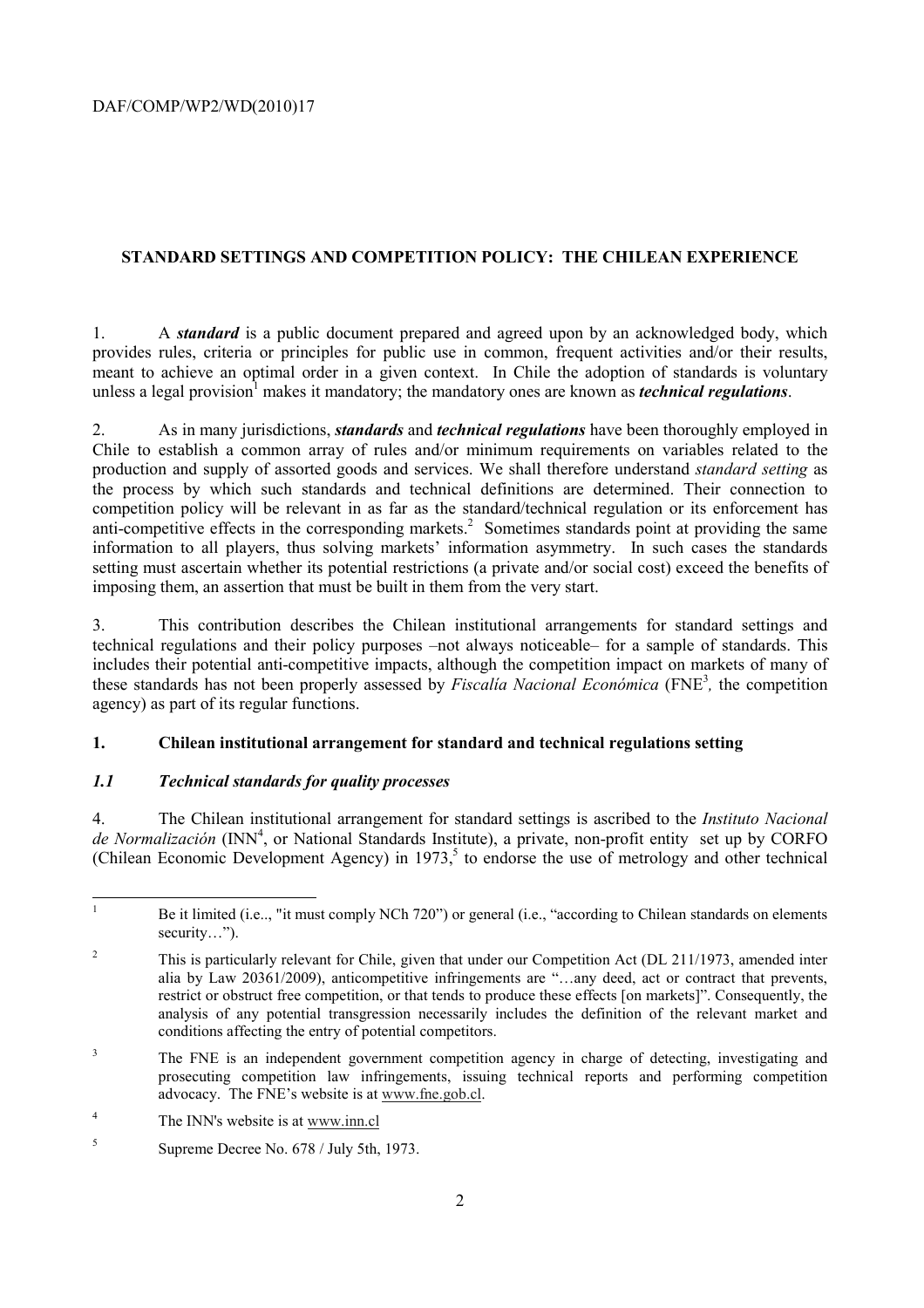principles (NCh) in productive processes in a number of economic sectors.<sup>6</sup> Its main lines draw up their disclosure and approval criteria, the coordination of the National Metrology Network and training in specific rules and quality management systems. The goal of the NCh is to strengthen national quality components, enhancing their competitiveness in domestic and in foreign markets alike.<sup>7</sup>

5. The local procedure for standards drafting was set out in Chilean Standards NCh 1 of 2004, consistent with internationally criteria (International Organization for Standardization (ISO) and the International Electro technical Commission (IEC)). Following the WTO Secretariat Report on Chile's Trade Policy Review (TPR)<sup>8</sup> «*The process of preparing a standard is initiated by the INN or at the request of any interested government or private entity. If the necessary financing is available, a technical committee is established to draw up a provisional draft taking into account the relevant international or regional standards. The private sector (producers, importers, traders and consumers), the competent authorities and representatives of academia take part in this committee. Once the standard is drawn up, the draft is put up for public consultation for 60 days on the INN website and its text is made available to any concerned person. The comments received in the course of the public consultation are delivered to the technical committee, which decides whether they are relevant or not. Once there is a consensual text, the technical committee submits it to the INN Council for approval. In some cases... it is sent to the competent ministry for endorsement and publication in the Official Journal* ». Accordingly, a Chilean standard (NCh) is a presentation analyzed by a technical committee and approved by the INN Council, while an *Official Chilean standard* (NCh Of) is an NCh approved upon order or resolution, by a Ministry.

6. According to the INN, as of December 2009 there were more than 3,000 NCh in operation.

## *1.2 Technical regulations*

7. These are issued by sectoral regulators, that is, government entities regulating their respective areas of competence, *inter alia*, the Ministries of Economy, Health, Agriculture, Transport and Telecommunications, Housing and Urban Planning, and the SEC (Supervisory Authority for Electricity and Fuel). These technical regulations involve laws, decrees or resolutions; for instance, the *Handbook of Technical Standards for Signs, Traffic Control and Regulation on roads where works are being carried out,* approved by Resolution No. 1826, Ministry of Public Works, 1983*;* or the *Technical Standard No. 57, for clinical tests of pharmaceuticals drugs in human beings*, approved by Resolution No. 952, Ministry of Health, 2001.

8. Despite there being no catalogue or inventory of all technical regulations currently in force –so as to know their quantity-, a Website<sup>9</sup> records the competition criteria of regulatory agencies in their respective subjects when and if these criteria affect tradable goods. According to the authorities, many of these technical regulations follow international benchmarks. Technical (mandatory) regulations compelling locally traded goods only –that may or may not be uploaded to said website– are presumed

 6 Such as: Risk prevention, health and quality of life; Energy; Construction; Agriculture and Food; Chemistry; Metallurgy and mining; Electricity; Forest, among others.

<sup>7</sup> Regarding international trade, in 1995 the INN adopted the Code of Good Practice for the Preparation, Adoption and Application of Standards, annexed to the WTO – Agreement on Technical Barriers to Trade (TBT).

<sup>8</sup> WTO (2009), Secretariat Report on Chile, TPR, October. WT/TPR/S/220, Section 102, page 47, downloadable at http://www.wto.org/english/tratop\_e/tpr\_e/tp320\_e.htm.

<sup>9</sup> This inventory can be viewed at www.reglamentostecnicos.cl. Sanitary and phytosanitary measures having been left out, they are to be consulted at the corresponding institutions' websites.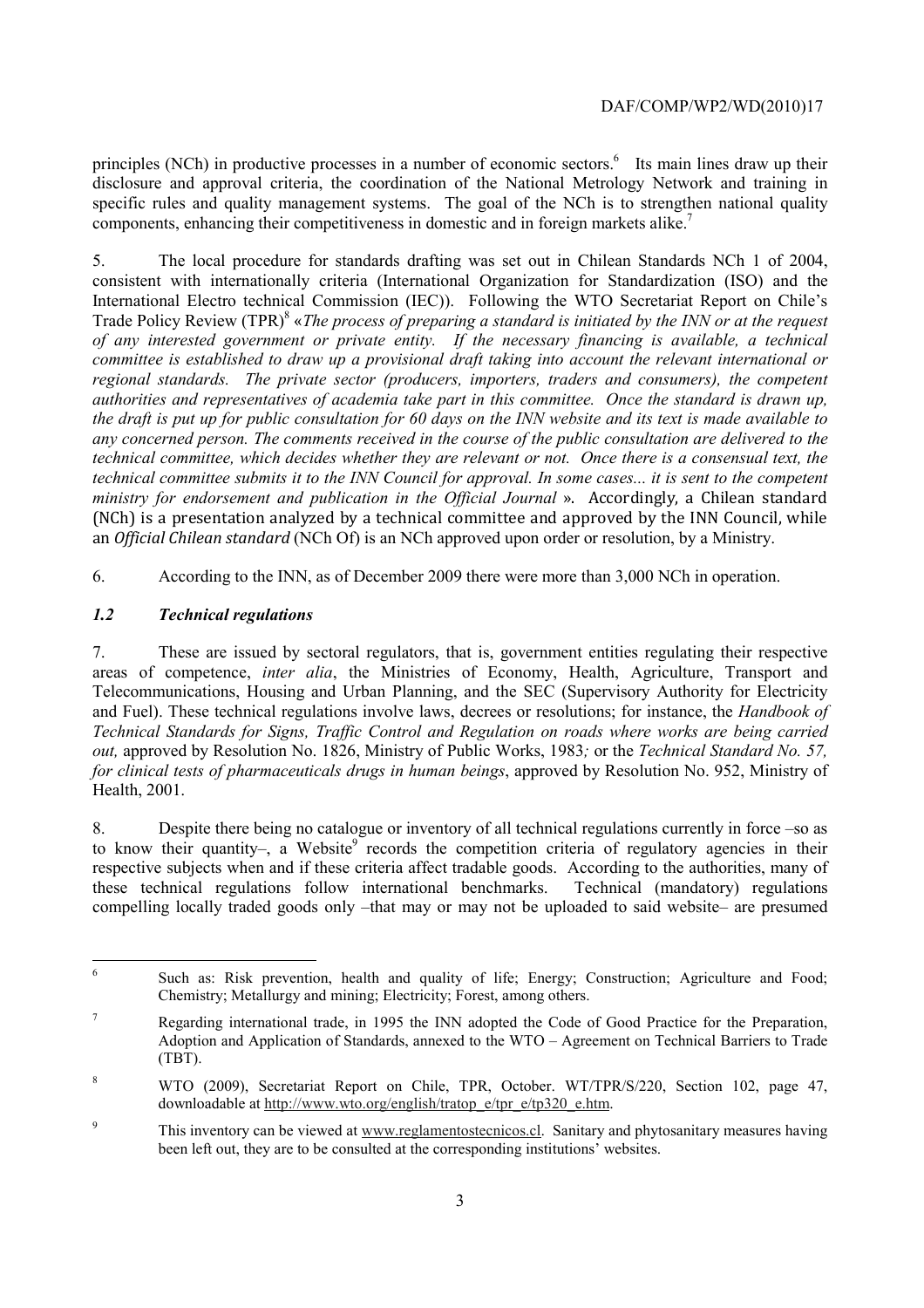### DAF/COMP/WP2/WD(2010)17

known to those whom might be concerned, since they are published in the official gazette and/or in the website of the regulatory agency that issues them.

#### *1.3 Further arrangements: registers of suppliers and other agents*

9. These refer to standards or technical regulations that are not properly such, yet have the same connotations standards have. Standards other than NCh or NCh Of directly affecting the number of players in the markets are imposed by different accreditation system of suppliers provided by *register of suppliers of goods and services* currently in force in some public agencies or State-owned enterprises (SOE). Here are some examples:

### *1.3.1 Public procurement and contracts*

10. A wide range of public agencies must quote, tender, contract, award, request delivery and, in general, develop all their procurement and contracting processes for goods, services and works only by means of the technological platforms established by the Public Procurement and Contracting Bureau (*ChileCompra*), as are *MercadoPublico.cl* and *ChileProveedores.cl*. 10 Following this, every individual or legal entity wanting to do business with the government must access the above-mentioned virtual markets and comply with all legal requirements included there.<sup>11</sup> This platform is a voluntary, formal, online supplier registry, where eligible bidders freely upload the credentials necessary for trading with the State.<sup>12</sup> By this registering and storing, *ChileProveedores.cl* allows interested parties to verify the suppliers' legal/financial situation and technical qualifications online, in this way diminishing the transactional costs (i.e., complex, time-consuming procedures and paperwork for buyers and sellers alike) associated to government commercial affairs.

### *1.3.2 Ministry of Public Works' Registers of Contractors and Consultants*

11. This Ministry (MOP), has a specialised department for the management and updating of centralised registers, one for contractors –for major and minor public works– and the other for consultants.<sup>13</sup> By these means that department certifies that registered persons and legal entities fully fulfil the corresponding prerequisites,<sup>14</sup> and qualifies the performance of contractors/consultants holding valid contracts. Because the General Registry for Contractors serves all MOP's directorates and services as well as a number of public entities dealing with infrastructure, it has wide application, significantly affecting the construction industry, mainly the one linked to the government.

<sup>13</sup> Review here for further details.

 $10$ 10 Both created as part of the amendments to Chile's public procurement system carried out by ChileCompra, aimed at improving the standards of transparency and efficiency of public tendering processes. More information available at www.chilecompra.cl.

<sup>&</sup>lt;sup>11</sup> Generally speaking these are Accreditation of financial, commercial and legal nature, technical suitability, fulfilment of its workers' social security and health care obligations; no tax debts outstanding, and not having been found guilty of monopoly practices.

<sup>&</sup>lt;sup>12</sup> This Registry stores information on these online businesses, and offers suppliers accreditation in order to facilitate their participation in future public tendering processes. Public agencies can thus make fast and accurate decisions, while suppliers do not have to deliver paperwork and certificates several times, submitting the same documentation to each procuring entity in each tendering process.

<sup>&</sup>lt;sup>14</sup> This is the Regulation for Public Works Contracts, enacted in 2004 by the Supreme Decree No. 75 of the Ministry of Public Works; and the Regulation for the Procurement of Consulting Services, enacted in 1994 by Supreme Decree No.48 of the same ministry.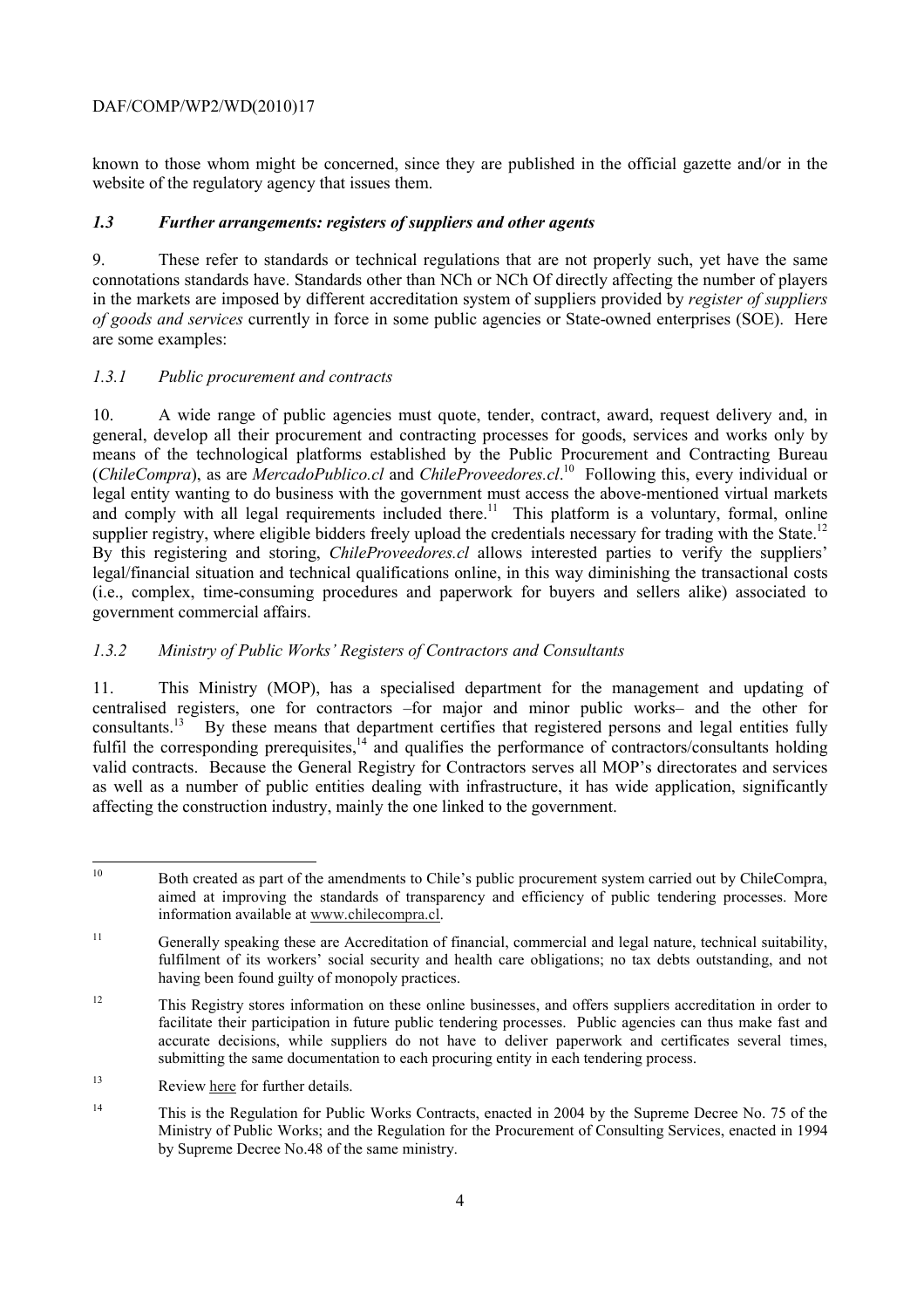12. The MOP's General Registry for Contractors defines different disciplines and categories within each one, according the economic capacity, experience and professional staff to be met by contractors. Being enrolled in a particular record allows the contractor to execute only works covered by the Register. A contractor cannot be enlisted in more than one category, whether as an individual contractor or as a member of a construction society. Regarding sanctions, the Registry ascertains that if any violation of their obligations occurs, contractors are automatically suspended and disabled from forwarding new offers or integrating other registered companies' teams until the failure has been resolved.

## *1.3.3 Register of suppliers of goods and services for ENAP*

13. ENAP –the Chilean State-owned oil company- has a contracts and procurements system of its own, where any interested local or foreign supplier can apply for registration. There are two registrations: with or without previous accreditation. The accreditation process is carried out by an entity outside ENAP and its cost, charged to the supplier, may vary according to its character, *i.e*., whether is a natural or legal person, local or foreign, and to the size of the company. This accreditation process includes the following aspects: legal, financial, tax, technical, work experience, safety and quality management, all of these stated in the "ENAP - Accreditation System of Suppliers of Goods and Services". ENAP's local and foreign suppliers must be accredited, all except suppliers of minor or specific services, provided they are subject to the surveillance and regulation of authorities such as Superintendences and the like.

## *1.4 Others: Liberal professions licensing*

14. These are definitions, standards or accreditation systems currently in force, affecting some liberal professions. They are mandatory or imposed by a professional association or society. Same as the abovementioned standards, these ones affect the number of players in the market and can sometimes mean barriers to the entrance of new professionals. Examples of this are the following:

## *1.4.1 Structural calculation projects reviewers*

15. Due to the seismic history of the country, the quality of building and construction is of the utmost importance and addressed in several ways. One is the National Registry of Structural Calculation Project Reviewers,<sup>15</sup> assigned to the Ministry of Housing and Urbanism (MINVU), which in turn entrusts it to the private "Construction Institute".<sup>16</sup> According to this regulation, all individuals or legal entities who act as Reviewers must fulfil all professional<sup>17</sup> and minimum experience requirements made there for the corresponding category, being qualified to act as such only while enrolled in the Registry. Besides, reviewers in different categories can examine and inform different structural calculation projects according to particular requisites.

## *1.4.2 Professional practice and professional societies*

## Society of Professional Engineers

16. This national professional society was created by law,<sup>18</sup> and one of its articles expressly establishes that "Those listed in the Professional Engineers and Technicians Association and with their fees

 $15$ Decree No. 134/2002, Housing and Urbanism Ministry.

<sup>16</sup> According to this regulation, the Registry is unique and excludes similar registries in any other public or private institution.

<sup>&</sup>lt;sup>17</sup> They must be in possession of the professional licence as Architect or Civil Engineer with Civil Work specialization.

<sup>18</sup> Law No. 12,851 / 1958.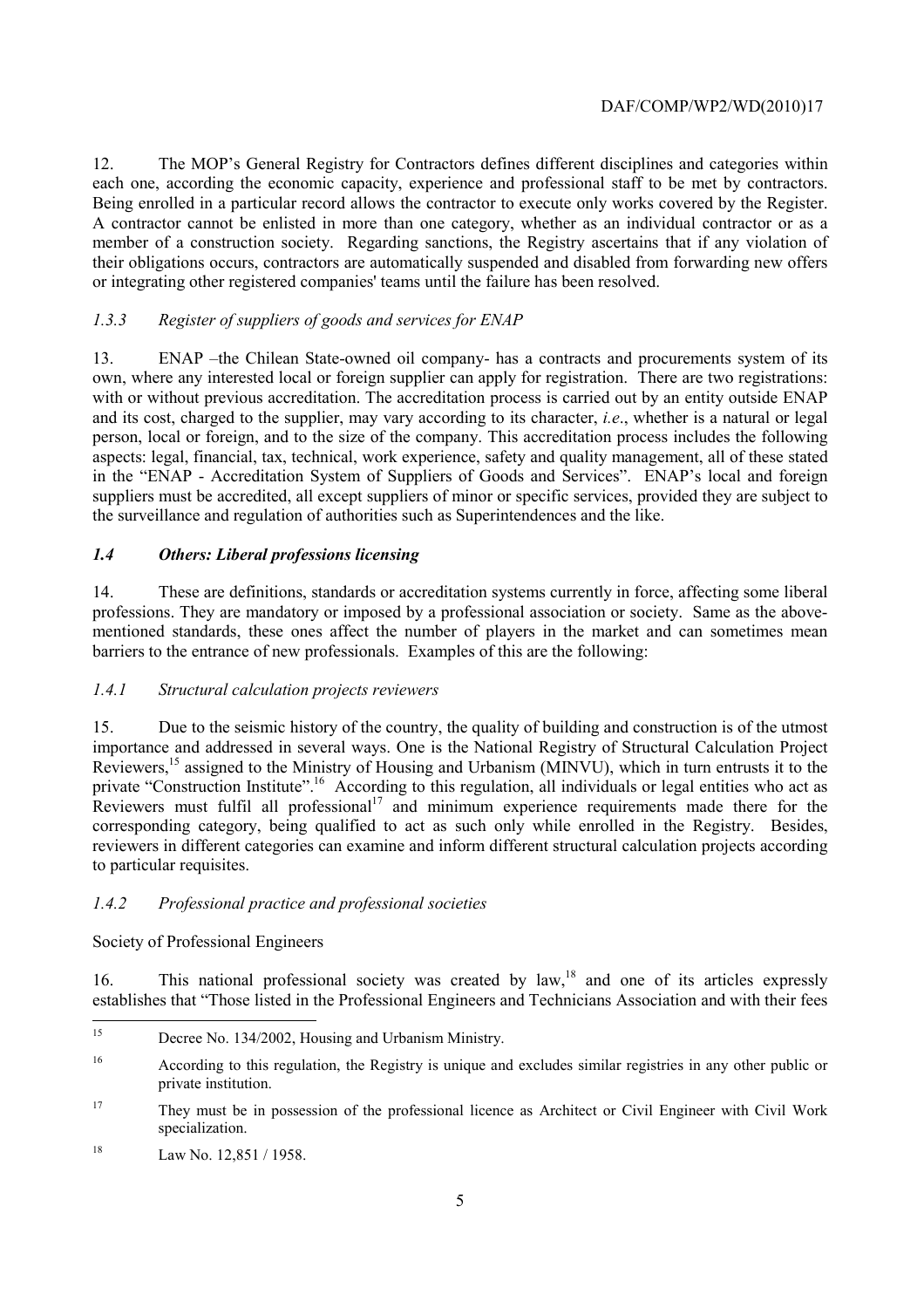### DAF/COMP/WP2/WD(2010)17

duly paid are the only ones who may exercise the relevant profession and be appointed to administrative positions of public, semi, municipal or private character..." (Art. 31, which also sets directives for foreign engineers' practice in Chile). Moreover, higher education is regulated by the Education Law,<sup>19</sup> which defines professional licences as those "granted to a student of a technical institute or university, who has successfully gone through the career program, the contents of which ensure the general and scientific training necessary for a proper job performance" (Art. 35). According to this, no adscription to any professional society should be needed by a licensed engineer to join his profession's labour market; in practice, though, there are not one, but two yardsticks for the practice of the profession in Chile.

17. Similar situations are found in the health sector, especially among some medical practitioners and technical medical, where the deficient precision or their boundaries or the lack of normative definition of certain medical specialities<sup>20</sup> has resulted in frictions between interest groups -even a competition case law-, as the following sections show:

## *1.4.3 Physiotherapy accreditation: Competition Court's Ruling 35/05.<sup>21</sup> Technical Institute vs. the Physiotherapists Association of Chile*

18. In 2004 an educational Technical Institute started the career of Physiotherapy, immediately receiving the strong oppositions of the Association of Physiotherapists. The Institute then charged the Association with anticompetitive behaviour —attempts of imposing barriers of entry, boycott and exclusion of the would-be graduates and professors. The Association asserted that the offering of the career by a technical institution was at odds with the Public Health Law, the article 12 of which grants university graduates only the right to practice medical professions. The Competition Court, however, ruled out the argument on the grounds that said article had been actually repealed by the Education Law, which regulates higher education and records all professions requiring a university degree, not including Physiotherapy. Here too, therefore, there is not one but two standards enforced for professional practice. In July 2005 the defendant was pronounced guilty, ordered to stop the boycott and fined with the equivalent of US\$ 1,500.00 of that time.

## *1.4.4 Eye care professions: The Association of Ophthalmologists against the licensing of optometrists*

19. As mentioned before, article 12 of the Public Health Law establishes that only university graduates may practice medical professions. This provision has founded the Association's position against a bill currently under discussion in Congress, seeking to modify the sanitary code to allow the provision of optometrists' services in Chile. Opticians, in turn, have complained to the FNE that because of the dominant position conferred by Art. 12 of the Sanitary Code, the Association of Ophthalmologists will create entry barriers to the development of a new market, such as the optometrists'. The FNE declined an investigation on the matter, considering its advocacy in that potential market instead.

## *1.5 Mandatory standards for information in social markets*

## *1.5.1 Chile's private pensions system – AFPs*

20. The creation of the AFP system in 1981 entailed a deep cultural change for Chilean workers, who moved from government managed pay-as-you-go regime —where people worried about their retirement only at the end of their working life, to a fully-funded system based on individual accounts managed by

<sup>19</sup> Law No.18,962 / 1990 amended by Law No. 20,370 / 2009.

<sup>20</sup> Chilean Public Health Law, article 12.

<sup>&</sup>lt;sup>21</sup> See details at www.tdlc.cl/DocumentosMultiples/Sentencia 35-2005.pdf.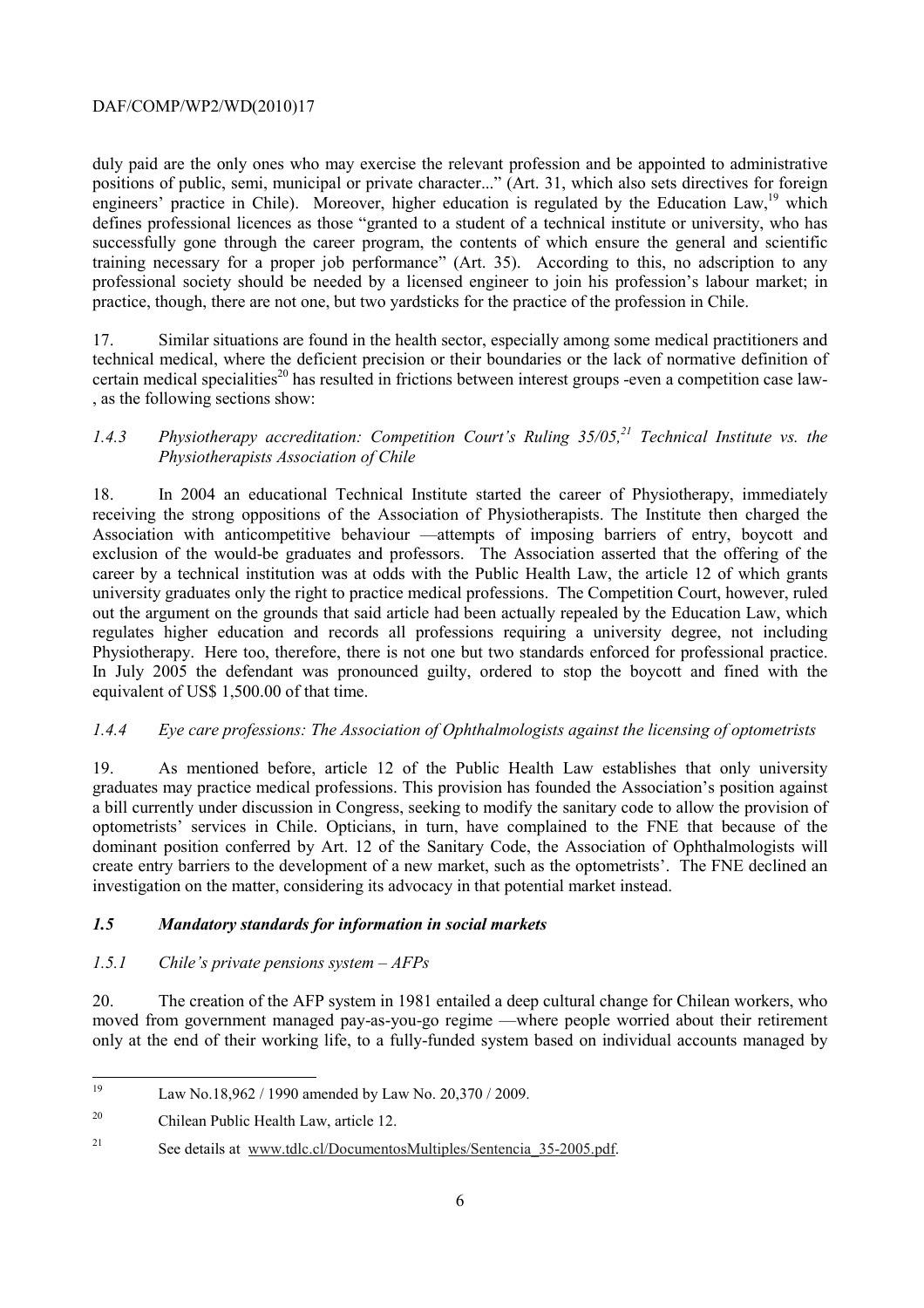private companies. In the new system workers are allowed to choose the AFP they want to affiliate with, to transfer their funds among these, and to have voluntary savings accounts; the government's supervision and regulation of the system is entrusted to the Pensions Superintendence.<sup>22</sup>

21. For years the Superintendence and academic analyst have been devoted to the reduction of managerial and sales costs which lower the return of the funds —in the early 1990s marketing and sales costs, highly related to the expansion of the sale force, exceeded total cost by one third. This was particularly baffling since the affiliation to the system had grown fully mature and so the sales effort could focus only on switching affiliates among AFPs and not on securing new ones. To curb participants' switching ability proved an efficient way of reducing administrative costs, but greatly reduced competition. In addition, the Superintendence made an information standard mandatory whereby AFPs send their members a quarterly report in a standardized format, on their personal account's profitability and commissions paid, in this way making the AFP comparison easier. The overseeing body also regulates the AFPs' advertising, promotion and information disclosure.

## *1.5.2 Chile's private health insurance providers – ISAPREs*

22. This is a case similar to the one referred to above, also related to a social system and to the regulatory imposition of a common form for information disclosure. ISAPREs are also required to offer their insurance plans according to a standard format designed by their Superintendence in order to facilitate comparisons by the affiliated. This format includes information about common medical services and their coverage by the most acknowledged private medical providers. In spite of that, the Health Superintendence has found it very poor the ability of customers for understanding all that information when making their choices. This stems from the fact that health providers and insurers negotiating different services for assorted medical plans, making it nearly impossible for the ordinary consumers to ascertain final prices for health services —out-of-pocket health payments. This subject has been analysed by the FNE in a joint effort with the Superintendence, so to advocate for competition among private health providers. Both government entities investigated what are the main factors in consumers decision-making regarding affiliation and contracts in the private health market, and concluded that consumers need a scheme for valuing estimated out-of-pocket payments for a great deal of health services by different health providers, which the Superintendence is currently working on.

 $22$ 

Additional information at www.safp.cl.